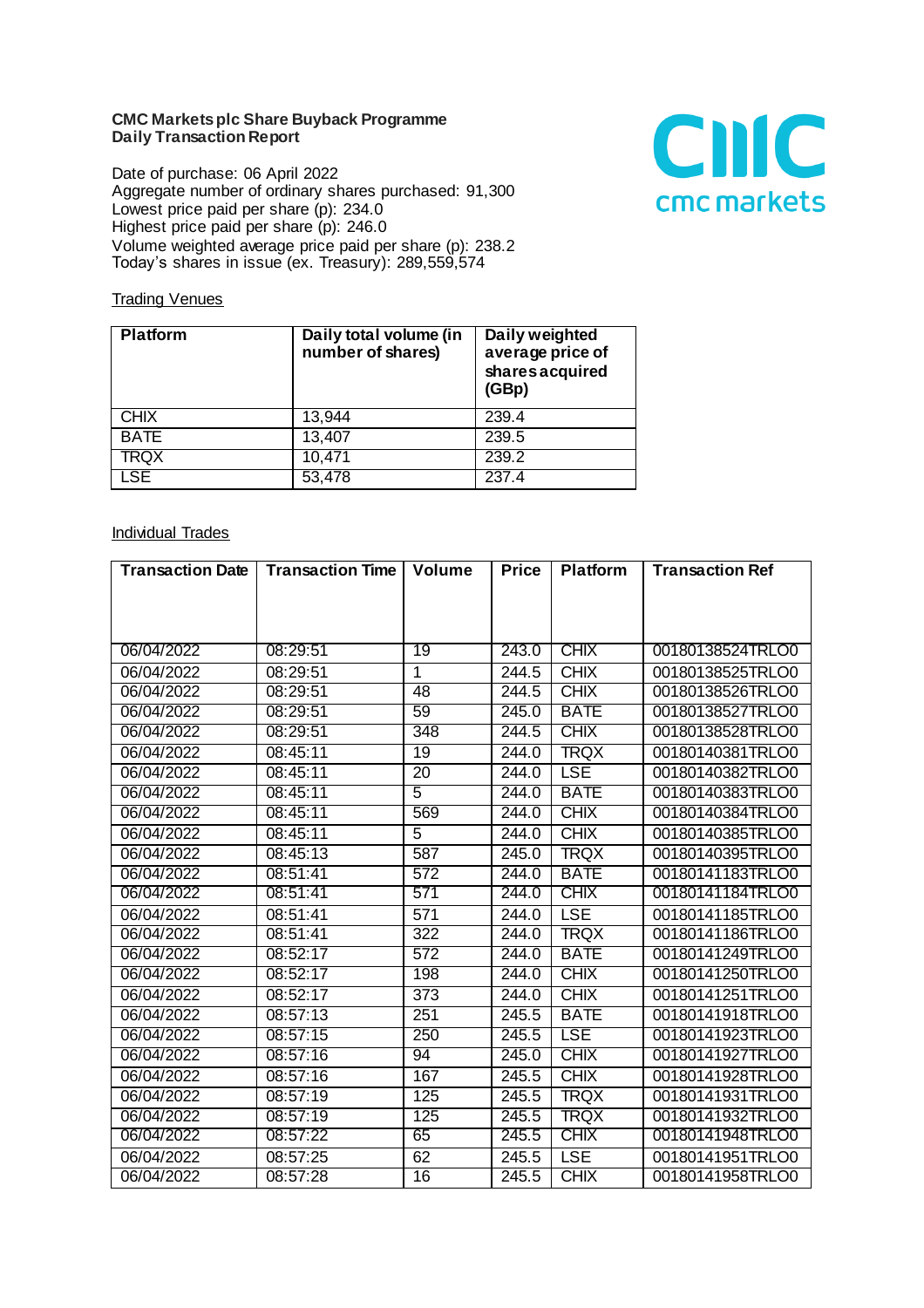| 06/04/2022 | 08:57:31 | 16              | $\overline{2}$ 45.5 | <b>LSE</b>  | 00180141974TRLO0 |
|------------|----------|-----------------|---------------------|-------------|------------------|
| 06/04/2022 | 08:57:34 | $\overline{11}$ | 245.5               | <b>CHIX</b> | 00180141977TRLO0 |
| 06/04/2022 | 08:57:37 | 4               | 245.5               | <b>CHIX</b> | 00180141982TRLO0 |
| 06/04/2022 | 08:57:40 | 4               | 245.5               | <b>LSE</b>  | 00180141985TRLO0 |
| 06/04/2022 | 08:57:42 | 63              | 245.0               | <b>TRQX</b> | 00180141988TRLO0 |
| 06/04/2022 | 08:57:42 | $\overline{2}$  | 245.0               | <b>CHIX</b> | 00180141989TRLO0 |
| 06/04/2022 | 08:57:42 | 30              | 245.0               | <b>BATE</b> | 00180141990TRLO0 |
| 06/04/2022 | 08:57:42 | 1               | 245.0               | <b>CHIX</b> | 00180141991TRLO0 |
| 06/04/2022 | 08:57:42 | 33              | 245.0               | <b>BATE</b> | 00180141992TRLO0 |
| 06/04/2022 | 08:57:42 | $\overline{1}$  | 245.0               | <b>LSE</b>  | 00180141993TRLO0 |
| 06/04/2022 | 08:57:43 | 98              | 245.0               | TRQX        | 00180142002TRLO0 |
| 06/04/2022 | 08:57:43 | 84              | 245.0               | <b>LSE</b>  | 00180142003TRLO0 |
| 06/04/2022 | 08:57:43 | 98              | 245.0               | <b>CHIX</b> | 00180142004TRLO0 |
| 06/04/2022 | 08:57:43 | 98              | 245.0               | <b>BATE</b> | 00180142005TRLO0 |
| 06/04/2022 | 08:57:43 | 14              | 245.0               | <b>LSE</b>  | 00180142006TRLO0 |
| 06/04/2022 | 09:03:01 | 65              | 245.5               | <b>BATE</b> | 00180142940TRLO0 |
| 06/04/2022 | 09:03:01 | 125             | 246.0               | <b>LSE</b>  | 00180142941TRLO0 |
| 06/04/2022 | 09:07:31 | 64              | 245.5               | <b>LSE</b>  | 00180143713TRLO0 |
| 06/04/2022 | 09:07:31 | 64              | 245.5               | TRQX        | 00180143714TRLO0 |
| 06/04/2022 | 09:07:31 | 566             | 245.5               | <b>BATE</b> | 00180143715TRLO0 |
| 06/04/2022 | 09:07:31 | 65              | 245.5               | <b>CHIX</b> | 00180143716TRLO0 |
| 06/04/2022 | 09:07:31 | 100             | 245.5               | <b>LSE</b>  | 00180143717TRLO0 |
| 06/04/2022 | 09:07:37 | 150             | 245.5               | LSE         | 00180143725TRLO0 |
| 06/04/2022 | 09:07:37 | 150             | 245.5               | TRQX        | 00180143726TRLO0 |
| 06/04/2022 | 09:07:37 | 150             | 245.5               | <b>CHIX</b> | 00180143727TRLO0 |
| 06/04/2022 | 09:07:37 | 150             | 245.5               | <b>BATE</b> | 00180143728TRLO0 |
| 06/04/2022 | 09:07:37 | 37              | 245.5               | <b>LSE</b>  | 00180143729TRLO0 |
| 06/04/2022 | 09:18:25 | 56              | 246.0               | <b>CHIX</b> | 00180145509TRLO0 |
| 06/04/2022 | 09:18:28 | $\overline{34}$ | 246.0               | <b>LSE</b>  | 00180145511TRLO0 |
| 06/04/2022 | 09:18:28 | 400             | $\overline{2}46.0$  | <b>LSE</b>  | 00180145512TRLO0 |
| 06/04/2022 | 09:18:28 | 190             | 246.0               | LSE         | 00180145513TRLO0 |
| 06/04/2022 | 09:18:28 | 14              | 245.5               | <b>CHIX</b> | 00180145514TRLO0 |
| 06/04/2022 | 09:18:28 | $\overline{55}$ | 245.5               | <b>LSE</b>  | 00180145515TRLO0 |
| 06/04/2022 | 09:23:34 | 152             | $\sqrt{245.0}$      | <b>LSE</b>  | 00180146270TRLO0 |
| 06/04/2022 | 09:23:34 | 152             |                     | 245.0 TRQX  | 00180146271TRLO0 |
| 06/04/2022 | 09:23:34 | 152             | 245.0               | <b>CHIX</b> | 00180146272TRLO0 |
| 06/04/2022 | 09:23:34 | 153             | 245.0               | <b>BATE</b> | 00180146273TRLO0 |
| 06/04/2022 | 09:29:09 | 38              | 244.5               | <b>TRQX</b> | 00180147092TRLO0 |
| 06/04/2022 | 09:29:09 | 38              | 244.5               | <b>LSE</b>  | 00180147093TRLO0 |
| 06/04/2022 | 09:29:09 | 38              | 244.5               | <b>BATE</b> | 00180147094TRLO0 |
| 06/04/2022 | 09:29:09 | 38              | 244.5               | <b>CHIX</b> | 00180147095TRLO0 |
| 06/04/2022 | 09:29:09 | $\overline{19}$ | 244.5               | <b>BATE</b> | 00180147096TRLO0 |
| 06/04/2022 | 09:31:26 | 168             | 244.0               | TRQX        | 00180147464TRLO0 |
| 06/04/2022 | 09:31:26 | 168             | 244.0               | <b>LSE</b>  | 00180147465TRLO0 |
| 06/04/2022 | 09:31:26 | 168             | 244.0               | <b>CHIX</b> | 00180147466TRLO0 |
| 06/04/2022 | 09:31:26 | 168             | 244.0               | <b>BATE</b> | 00180147467TRLO0 |
| 06/04/2022 | 09:31:28 | 363             | 245.0               | <b>LSE</b>  | 00180147474TRLO0 |
| 06/04/2022 | 09:31:28 | 65              | 245.0               | <b>LSE</b>  | 00180147475TRLO0 |
| 06/04/2022 | 09:31:31 | 428             | 244.5               | <b>LSE</b>  | 00180147482TRLO0 |
| 06/04/2022 | 09:35:23 | 419             | 243.5               | <b>TRQX</b> | 00180148169TRLO0 |
| 06/04/2022 | 09:35:23 | 9               | 243.5               | TRQX        | 00180148170TRLO0 |
| 06/04/2022 | 09:35:23 | 429             | 243.5               | <b>CHIX</b> | 00180148171TRLO0 |
| 06/04/2022 | 09:35:23 | 429             | 243.5               | <b>BATE</b> | 00180148172TRLO0 |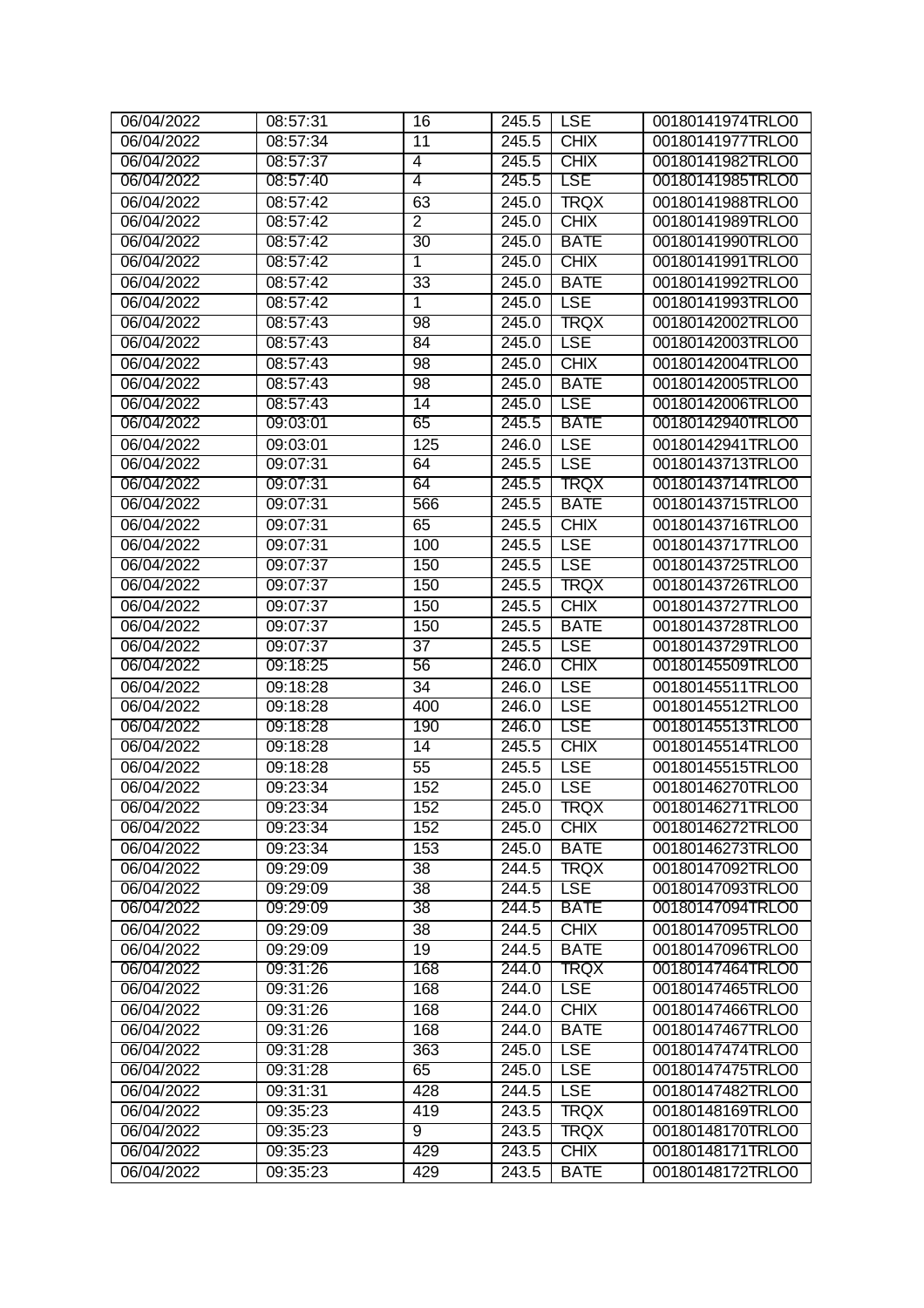| 06/04/2022 | 09:36:02 | 56              | $\overline{2}$ 43.0 | <b>TRQX</b> | 00180148263TRLO0 |
|------------|----------|-----------------|---------------------|-------------|------------------|
| 06/04/2022 | 09:36:02 | $\overline{56}$ | 243.0               | <b>BATE</b> | 00180148264TRLO0 |
| 06/04/2022 | 09:36:02 | 481             | 243.0               | <b>LSE</b>  | 00180148265TRLO0 |
| 06/04/2022 | 09:36:02 | 56              | 243.0               | <b>CHIX</b> | 00180148266TRLO0 |
| 06/04/2022 | 09:36:02 | 366             | 243.0               | <b>LSE</b>  | 00180148267TRLO0 |
| 06/04/2022 | 09:36:02 | 14              | 243.0               | <b>BATE</b> | 00180148268TRLO0 |
| 06/04/2022 | 09:36:51 | 124             | 242.0               | LSE         | 00180148458TRLO0 |
| 06/04/2022 | 09:36:51 | 124             | 242.0               | TRQX        | 00180148459TRLO0 |
| 06/04/2022 | 09:36:51 | 124             | 242.0               | <b>BATE</b> | 00180148460TRLO0 |
| 06/04/2022 | 09:36:51 | 120             | 242.0               | <b>CHIX</b> | 00180148461TRLO0 |
| 06/04/2022 | 09:36:51 | 4               | 242.0               | <b>CHIX</b> | 00180148462TRLO0 |
| 06/04/2022 | 09:36:51 | 38              | 242.0               | <b>BATE</b> | 00180148463TRLO0 |
| 06/04/2022 | 09:55:23 | 110             | 241.0               | <b>TRQX</b> | 00180151876TRLO0 |
| 06/04/2022 | 09:55:23 | 110             | 241.0               | <b>BATE</b> | 00180151877TRLO0 |
| 06/04/2022 | 09:55:23 | 110             | 241.0               | <b>LSE</b>  | 00180151878TRLO0 |
| 06/04/2022 | 09:55:23 | 110             | 241.0               | <b>CHIX</b> | 00180151879TRLO0 |
| 06/04/2022 | 09:55:23 | $\overline{27}$ | 241.0               | <b>BATE</b> | 00180151880TRLO0 |
| 06/04/2022 | 09:58:36 | $\overline{28}$ | 242.0               | <b>BATE</b> | 00180152665TRLO0 |
| 06/04/2022 | 09:58:40 | 248             | 242.5               | <b>BATE</b> | 00180152672TRLO0 |
| 06/04/2022 | 09:58:40 | 28              | 242.0               | <b>CHIX</b> | 00180152673TRLO0 |
| 06/04/2022 | 10:05:33 | $\overline{8}$  | 240.5               | <b>TRQX</b> | 00180154080TRLO0 |
| 06/04/2022 | 10:05:33 | 61              | 240.5               | <b>LSE</b>  | 00180154081TRLO0 |
| 06/04/2022 | 10:05:33 | 46              | 240.5               | <b>BATE</b> | 00180154082TRLO0 |
| 06/04/2022 | 10:05:33 | 12              | 240.5               | TRQX        | 00180154083TRLO0 |
| 06/04/2022 | 10:05:33 | $\overline{91}$ | 240.5               | <b>TRQX</b> | 00180154085TRLO0 |
| 06/04/2022 | 10:05:33 | 347             | 240.5               | <b>LSE</b>  | 00180154084TRLO0 |
| 06/04/2022 | 10:05:33 | 362             | 240.5               | <b>BATE</b> | 00180154086TRLO0 |
| 06/04/2022 | 10:05:33 | 297             | 240.5               | TRQX        | 00180154087TRLO0 |
| 06/04/2022 | 10:05:33 | 408             | 240.5               | <b>CHIX</b> | 00180154088TRLO0 |
| 06/04/2022 | 10:41:26 | 272             | 240.0               | <b>BATE</b> | 00180160666TRLO0 |
| 06/04/2022 | 10:41:26 | 271             | 240.0               | LSE         | 00180160667TRLO0 |
| 06/04/2022 | 10:41:26 | 31              | 240.0               | TRQX        | 00180160668TRLO0 |
| 06/04/2022 | 10:41:26 | $\overline{32}$ | 240.0               | <b>CHIX</b> | 00180160669TRLO0 |
| 06/04/2022 | 10:41:26 | 450             | $\sqrt{240.5}$      | <b>LSE</b>  | 00180160670TRLO0 |
| 06/04/2022 | 10:43:13 | 5               | 238.5               | <b>TRQX</b> | 00180160922TRLO0 |
| 06/04/2022 | 10:43:13 | 428             | 238.5               | <b>LSE</b>  | 00180160923TRLO0 |
| 06/04/2022 | 10:43:13 | 8               | 238.5               | TRQX        | 00180160924TRLO0 |
| 06/04/2022 | 10:43:13 | 22              | 238.5               | <b>TRQX</b> | 00180160925TRLO0 |
| 06/04/2022 | 10:43:13 | 137             | 238.5               | TRQX        | 00180160927TRLO0 |
| 06/04/2022 | 10:43:13 | 4               | 238.5               | <b>CHIX</b> | 00180160926TRLO0 |
| 06/04/2022 | 10:43:13 | $\overline{24}$ | 238.5               | <b>CHIX</b> | 00180160928TRLO0 |
| 06/04/2022 | 10:44:07 | 428             | 238.5               | <b>TRQX</b> | 00180161114TRLO0 |
| 06/04/2022 | 10:44:07 | 428             | 238.5               | <b>LSE</b>  | 00180161115TRLO0 |
| 06/04/2022 | 10:44:07 | 429             | 238.5               | <b>BATE</b> | 00180161116TRLO0 |
| 06/04/2022 | 10:44:07 | 429             | 238.5               | <b>CHIX</b> | 00180161117TRLO0 |
| 06/04/2022 | 10:45:20 | 150             | 238.0               | <b>LSE</b>  | 00180161277TRLO0 |
| 06/04/2022 | 10:45:20 | 42              | 238.0               | <b>LSE</b>  | 00180161278TRLO0 |
| 06/04/2022 | 10:45:24 | 31              | 238.0               | <b>BATE</b> | 00180161286TRLO0 |
| 06/04/2022 | 10:45:24 | 428             | 238.0               | <b>TRQX</b> | 00180161287TRLO0 |
| 06/04/2022 | 10:50:11 | 73              | 239.0               | <b>CHIX</b> | 00180162061TRLO0 |
| 06/04/2022 | 10:50:11 | 190             | 239.0               | <b>CHIX</b> | 00180162062TRLO0 |
| 06/04/2022 | 10:50:11 | 236             | 239.5               | <b>LSE</b>  | 00180162063TRLO0 |
| 06/04/2022 | 11:06:50 | 228             | 238.5               | TRQX        | 00180165048TRLO0 |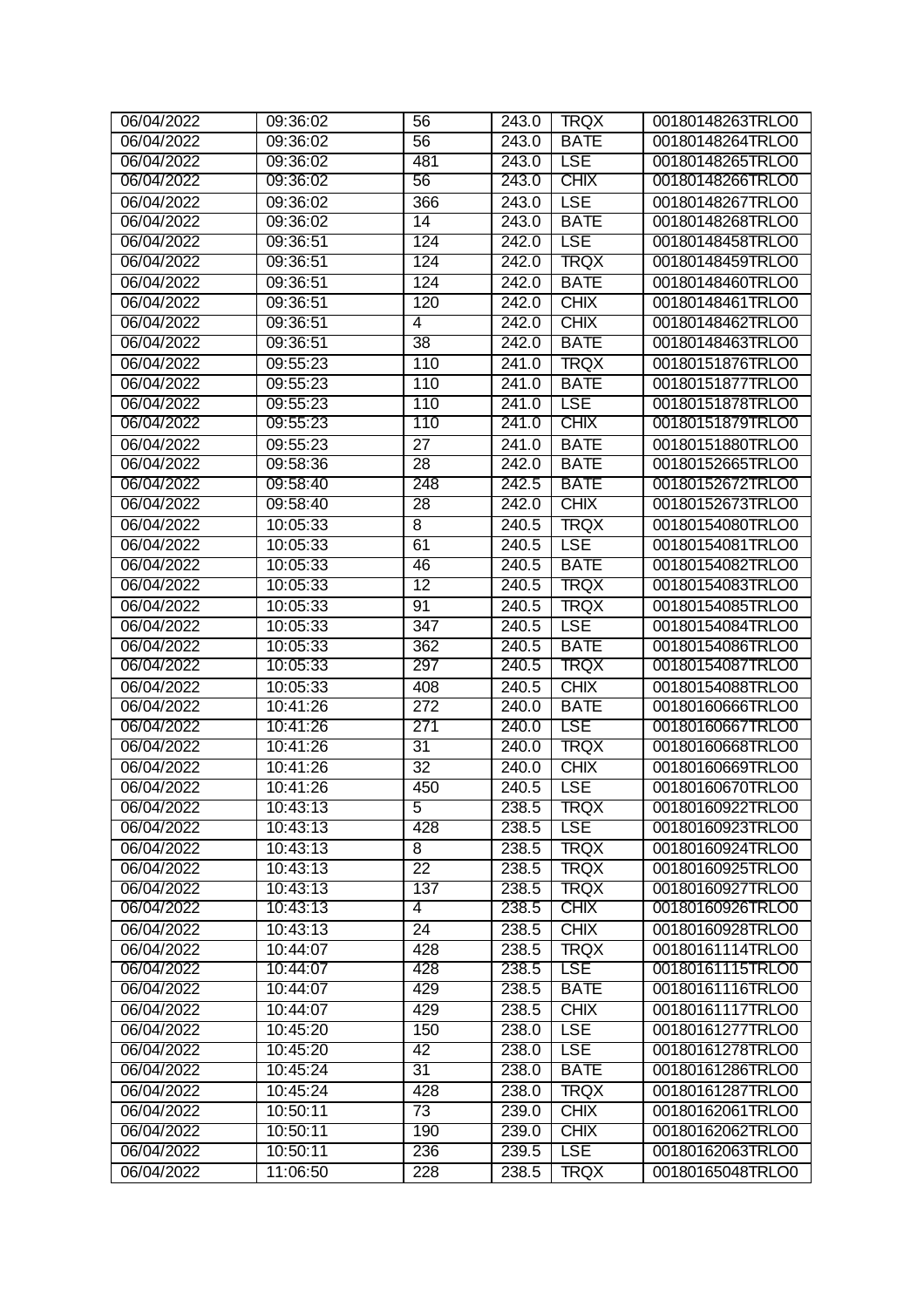| 06/04/2022               | 11:06:50             | $\overline{232}$ | 238.5 | <b>BATE</b>                | 00180165049TRLO0                     |
|--------------------------|----------------------|------------------|-------|----------------------------|--------------------------------------|
| 06/04/2022               | 11:40:47             | 173              | 237.5 | <b>CHIX</b>                | 00180170932TRLO0                     |
| 06/04/2022               | 11:42:52             | 175              | 237.5 | <b>CHIX</b>                | 00180171337TRLO0                     |
| 06/04/2022               | 11:45:06             | 282              | 237.5 | <b>BATE</b>                | 00180171648TRLO0                     |
| 06/04/2022               | 11:47:38             | 244              | 237.5 | <b>LSE</b>                 | 00180172057TRLO0                     |
| 06/04/2022               | 11:56:17             | 5                | 237.5 | <b>BATE</b>                | 00180173591TRLO0                     |
| 06/04/2022               | 12:19:32             | 104              | 237.5 | LSE                        | 00180178294TRLO0                     |
| 06/04/2022               | 12:19:32             | 361              | 237.5 | <b>BATE</b>                | 00180178295TRLO0                     |
| 06/04/2022               | 12:19:46             | 37               | 237.5 | <b>LSE</b>                 | 00180178331TRLO0                     |
| 06/04/2022               | 12:22:38             | 58               | 237.5 | <b>BATE</b>                | 00180178706TRLO0                     |
| 06/04/2022               | 12:22:38             | 418              | 237.5 | TRQX                       | 00180178707TRLO0                     |
| 06/04/2022               | 12:22:38             | 278              | 237.5 | LSE                        | 00180178708TRLO0                     |
| 06/04/2022               | 12:22:38             | 419              | 237.5 | <b>CHIX</b>                | 00180178709TRLO0                     |
| 06/04/2022               | 12:22:38             | 215              | 237.5 | <b>BATE</b>                | 00180178713TRLO0                     |
| 06/04/2022               | 12:22:38             | 72               | 237.5 | <b>BATE</b>                | 00180178714TRLO0                     |
| 06/04/2022               | 12:26:30             | 155              | 237.0 | <b>LSE</b>                 | 00180179320TRLO0                     |
| 06/04/2022               | 12:38:43             | 150              | 238.0 | <b>TRQX</b>                | 00180181314TRLO0                     |
| 06/04/2022               | 12:38:43             | 338              | 238.0 | <b>TRQX</b>                | 00180181315TRLO0                     |
| 06/04/2022               | 12:38:43             | 203              | 238.0 | TRQX                       | 00180181316TRLO0                     |
| 06/04/2022               | 12:54:08             | 428              | 237.5 | LSE                        | 00180183973TRLO0                     |
| 06/04/2022               | 12:54:08             | 428              | 237.5 | <b>TRQX</b>                | 00180183974TRLO0                     |
| 06/04/2022               | 12:54:08             | 429              | 237.5 | <b>BATE</b>                | 00180183975TRLO0                     |
| 06/04/2022               | 12:54:08             | 429              | 237.5 | <b>CHIX</b>                | 00180183976TRLO0                     |
| 06/04/2022               | 12:54:08             | 428              | 237.5 | TRQX                       | 00180183977TRLO0                     |
| 06/04/2022               | 12:54:08             | 428              | 237.5 | <b>LSE</b>                 | 00180183978TRLO0                     |
| 06/04/2022               | 12:54:08             | 429              | 237.5 | <b>BATE</b>                | 00180183979TRLO0                     |
| 06/04/2022               | 12:54:08             | 429              | 237.5 | <b>CHIX</b>                | 00180183980TRLO0                     |
| 06/04/2022               | 12:54:08             | 172              | 237.8 | <b>BATE</b>                | 00180183981TRLO0                     |
| 06/04/2022               | 12:54:08             | 174              | 237.8 | <b>BATE</b>                | 00180183982TRLO0                     |
| 06/04/2022               | 13:00:29             | $\overline{96}$  | 237.0 | <b>CHIX</b>                | 00180185208TRLO0                     |
| 06/04/2022               | 13:00:29             | 428              | 237.0 | TRQX                       | 00180185209TRLO0                     |
| 06/04/2022               | 13:00:29             | 428              | 237.0 | LSE                        | 00180185210TRLO0                     |
| 06/04/2022               |                      |                  |       | <b>CHIX</b>                |                                      |
|                          | 13:00:29<br>13:00:29 | 333              | 237.0 |                            | 00180185211TRLO0<br>00180185212TRLO0 |
| 06/04/2022<br>06/04/2022 |                      | 429              | 237.0 | <b>BATE</b><br><b>TLSE</b> |                                      |
|                          | 13:02:28             | 60               | 236.5 |                            | 00180185516TRLO0                     |
| 06/04/2022               | 13:37:10             | 102              | 236.5 | <b>LSE</b>                 | 00180192224TRLO0                     |
| 06/04/2022               | 13:37:10             | 464              | 236.5 | <b>TRQX</b>                | 00180192225TRLO0                     |
| 06/04/2022               | 13:37:10             | 303              | 236.5 | <b>LSE</b>                 | 00180192226TRLO0                     |
| 06/04/2022               | 13:37:10             | 7                | 236.5 | <b>CHIX</b>                | 00180192227TRLO0                     |
| 06/04/2022               | 13:37:10             | $\overline{8}$   | 236.5 | <b>BATE</b>                | 00180192228TRLO0                     |
| 06/04/2022               | 13:55:06             | 158              | 236.0 | <b>BATE</b>                | 00180196736TRLO0                     |
| 06/04/2022               | 13:55:06             | 209              | 237.0 | <b>CHIX</b>                | 00180196737TRLO0                     |
| 06/04/2022               | 13:55:07             | 209              | 237.0 | <b>LSE</b>                 | 00180196739TRLO0                     |
| 06/04/2022               | 13:55:10             | 209              | 237.0 | TRQX                       | 00180196747TRLO0                     |
| 06/04/2022               | 13:55:13             | 52               | 237.0 | <b>CHIX</b>                | 00180196767TRLO0                     |
| 06/04/2022               | 13:55:16             | 52               | 237.0 | <b>TRQX</b>                | 00180196778TRLO0                     |
| 06/04/2022               | 13:55:19             | 52               | 237.0 | <b>LSE</b>                 | 00180196819TRLO0                     |
| 06/04/2022               | 13:55:22             | 51               | 237.0 | <b>BATE</b>                | 00180196826TRLO0                     |
| 06/04/2022               | 13:55:25             | 40               | 237.0 | <b>BATE</b>                | 00180196836TRLO0                     |
| 06/04/2022               | 13:55:28             | $\overline{13}$  | 237.0 | <b>LSE</b>                 | 00180196847TRLO0                     |
| 06/04/2022               | 13:55:31             | 13               | 237.0 | <b>CHIX</b>                | 00180196850TRLO0                     |
| 06/04/2022               | 13:55:34             | 13               | 237.0 | <b>BATE</b>                | 00180196856TRLO0                     |
| 06/04/2022               | 13:55:37             | 13               | 237.0 | <b>TRQX</b>                | 00180196869TRLO0                     |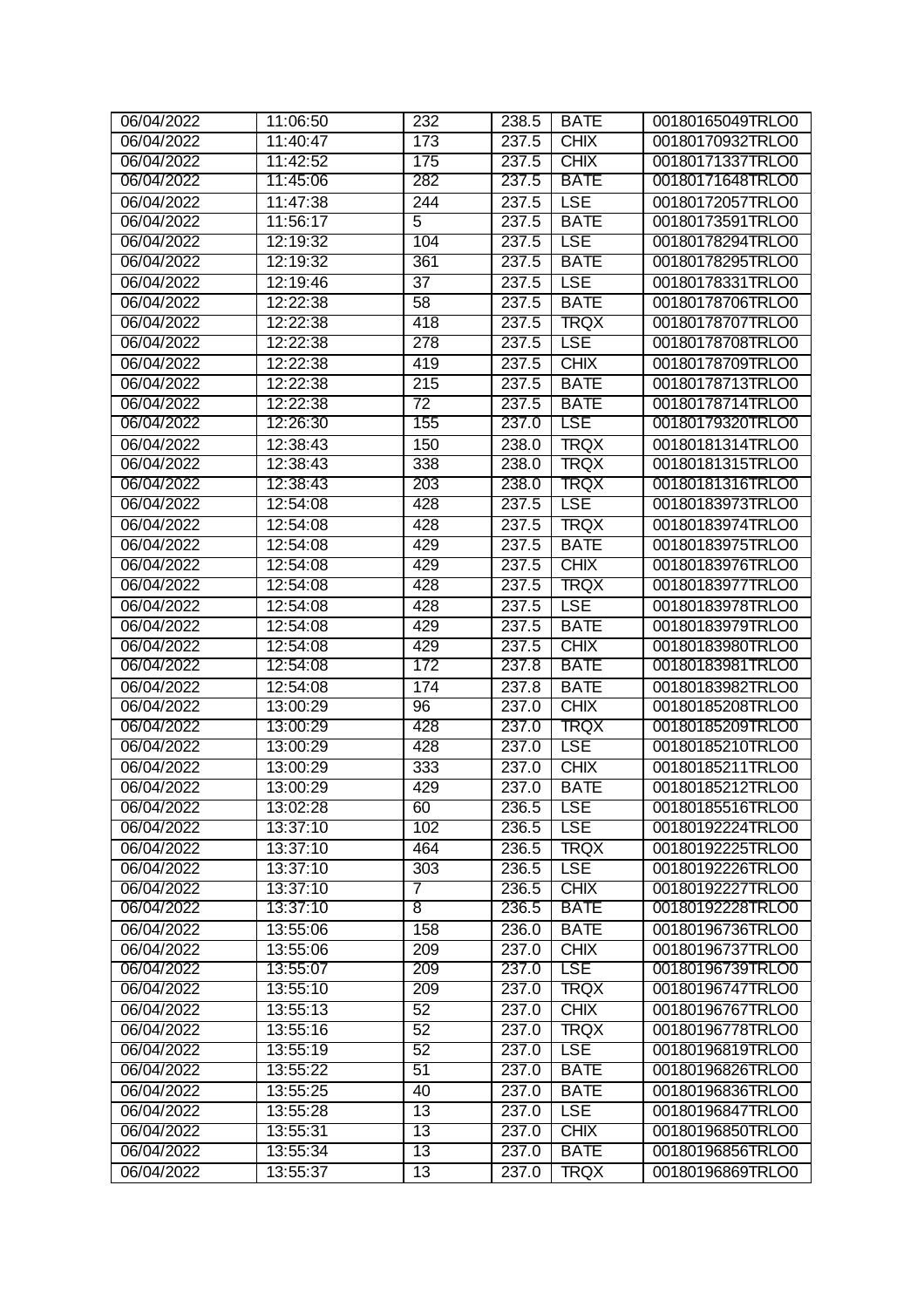| 06/04/2022 | 13:55:40 | 10               | 237.0 | <b>BATE</b> | 00180196874TRLO0 |
|------------|----------|------------------|-------|-------------|------------------|
| 06/04/2022 | 13:55:43 | 4                | 237.0 | <b>CHIX</b> | 00180196883TRLO0 |
| 06/04/2022 | 13:55:46 | 3                | 237.0 | <b>BATE</b> | 00180196893TRLO0 |
| 06/04/2022 | 14:32:55 | 3                | 236.0 | <b>BATE</b> | 00180206961TRLO0 |
| 06/04/2022 | 14:32:55 | $\overline{3}$   | 236.0 | <b>TRQX</b> | 00180206960TRLO0 |
| 06/04/2022 | 14:32:55 | 1                | 236.0 | <b>CHIX</b> | 00180206962TRLO0 |
| 06/04/2022 | 14:32:55 | 3                | 236.0 | LSE         | 00180206963TRLO0 |
| 06/04/2022 | 14:32:55 | 1                | 236.0 | <b>BATE</b> | 00180206964TRLO0 |
| 06/04/2022 | 14:33:36 | 299              | 235.0 | <b>TRQX</b> | 00180207403TRLO0 |
| 06/04/2022 | 14:33:36 | $\overline{222}$ | 235.0 | <b>LSE</b>  | 00180207404TRLO0 |
| 06/04/2022 | 14:33:36 | 299              | 235.0 | <b>BATE</b> | 00180207405TRLO0 |
| 06/04/2022 | 14:33:36 | 299              | 235.0 | <b>CHIX</b> | 00180207406TRLO0 |
| 06/04/2022 | 14:33:36 | $\overline{77}$  | 235.0 | <b>LSE</b>  | 00180207407TRLO0 |
| 06/04/2022 | 14:33:38 | 61               | 234.5 | <b>TRQX</b> | 00180207427TRLO0 |
| 06/04/2022 | 14:33:38 | 71               | 234.5 | <b>BATE</b> | 00180207428TRLO0 |
| 06/04/2022 | 14:33:38 | 34               | 234.5 | <b>BATE</b> | 00180207429TRLO0 |
| 06/04/2022 | 14:38:41 | $\overline{87}$  | 234.0 | <b>TRQX</b> | 00180210429TRLO0 |
| 06/04/2022 | 14:38:41 | $\overline{11}$  | 234.0 | <b>BATE</b> | 00180210430TRLO0 |
| 06/04/2022 | 14:38:41 | 31               | 234.0 | TRQX        | 00180210431TRLO0 |
| 06/04/2022 | 14:38:41 | 73               | 234.0 | <b>CHIX</b> | 00180210432TRLO0 |
| 06/04/2022 | 14:38:41 | 390              | 234.0 | <b>LSE</b>  | 00180210433TRLO0 |
| 06/04/2022 | 14:38:41 | 108              | 234.0 | <b>TRQX</b> | 00180210434TRLO0 |
| 06/04/2022 | 14:38:41 | 28               | 234.0 | <b>BATE</b> | 00180210435TRLO0 |
| 06/04/2022 | 14:38:41 | 164              | 234.0 | TRQX        | 00180210436TRLO0 |
| 06/04/2022 | 14:38:41 | 141              | 234.0 | <b>BATE</b> | 00180210438TRLO0 |
| 06/04/2022 | 14:38:41 | 318              | 234.0 | <b>CHIX</b> | 00180210437TRLO0 |
| 06/04/2022 | 14:38:41 | 211              | 234.0 | <b>BATE</b> | 00180210439TRLO0 |
| 06/04/2022 | 14:39:02 | 1                | 235.0 | <b>LSE</b>  | 00180210586TRLO0 |
| 06/04/2022 | 14:39:02 | 400              | 235.0 | <b>LSE</b>  | 00180210587TRLO0 |
| 06/04/2022 | 14:39:02 | 343              | 235.0 | <b>LSE</b>  | 00180210588TRLO0 |
| 06/04/2022 | 14:39:02 | 191              | 235.5 | <b>BATE</b> | 00180210589TRLO0 |
| 06/04/2022 | 14:39:02 | 193              | 235.5 | <b>BATE</b> | 00180210590TRLO0 |
| 06/04/2022 | 14:43:59 | $\overline{2}$   | 234.0 | <b>BATE</b> | 00180213237TRLO0 |
| 06/04/2022 | 14:44:32 | $\overline{148}$ | 234.0 | <b>LSE</b>  | 00180213564TRLO0 |
| 06/04/2022 | 14:44:33 | 148              | 234.5 | <b>CHIX</b> | 00180213570TRLO0 |
| 06/04/2022 | 14:44:34 | 3                | 234.5 | <b>LSE</b>  | 00180213580TRLO0 |
| 06/04/2022 | 14:44:36 | $\mathbf{1}$     | 234.5 | <b>LSE</b>  | 00180213586TRLO0 |
| 06/04/2022 | 14:48:13 | 92               | 235.0 | <b>LSE</b>  | 00180214965TRLO0 |
| 06/04/2022 | 14:48:13 | 92               | 235.0 | <b>CHIX</b> | 00180214966TRLO0 |
| 06/04/2022 | 15:00:43 | 7                | 234.0 | <b>LSE</b>  | 00180220430TRLO0 |
| 06/04/2022 | 15:00:43 | 148              | 234.0 | <b>TRQX</b> | 00180220431TRLO0 |
| 06/04/2022 | 15:00:43 | 29               | 234.0 | <b>LSE</b>  | 00180220432TRLO0 |
| 06/04/2022 | 15:00:43 | 48               | 234.0 | <b>CHIX</b> | 00180220433TRLO0 |
| 06/04/2022 | 15:00:43 | 1,131            | 234.0 | <b>CHIX</b> | 00180220434TRLO0 |
| 06/04/2022 | 15:00:43 | 37               | 234.0 | <b>BATE</b> | 00180220435TRLO0 |
| 06/04/2022 | 15:22:38 | 443              | 236.5 | <b>BATE</b> | 00180230071TRLO0 |
| 06/04/2022 | 15:52:23 | 15               | 236.5 | <b>BATE</b> | 00180242388TRLO0 |
| 06/04/2022 | 15:54:03 | 360              | 236.0 | TRQX        | 00180243017TRLO0 |
| 06/04/2022 | 15:54:03 | 404              | 236.0 | <b>LSE</b>  | 00180243018TRLO0 |
| 06/04/2022 | 15:54:03 | 404              | 236.0 | <b>CHIX</b> | 00180243019TRLO0 |
| 06/04/2022 | 15:54:03 | 43               | 236.0 | <b>TRQX</b> | 00180243020TRLO0 |
| 06/04/2022 | 15:54:03 | 195              | 236.0 | <b>BATE</b> | 00180243023TRLO0 |
| 06/04/2022 | 15:54:04 | 400              | 236.5 | <b>LSE</b>  | 00180243027TRLO0 |